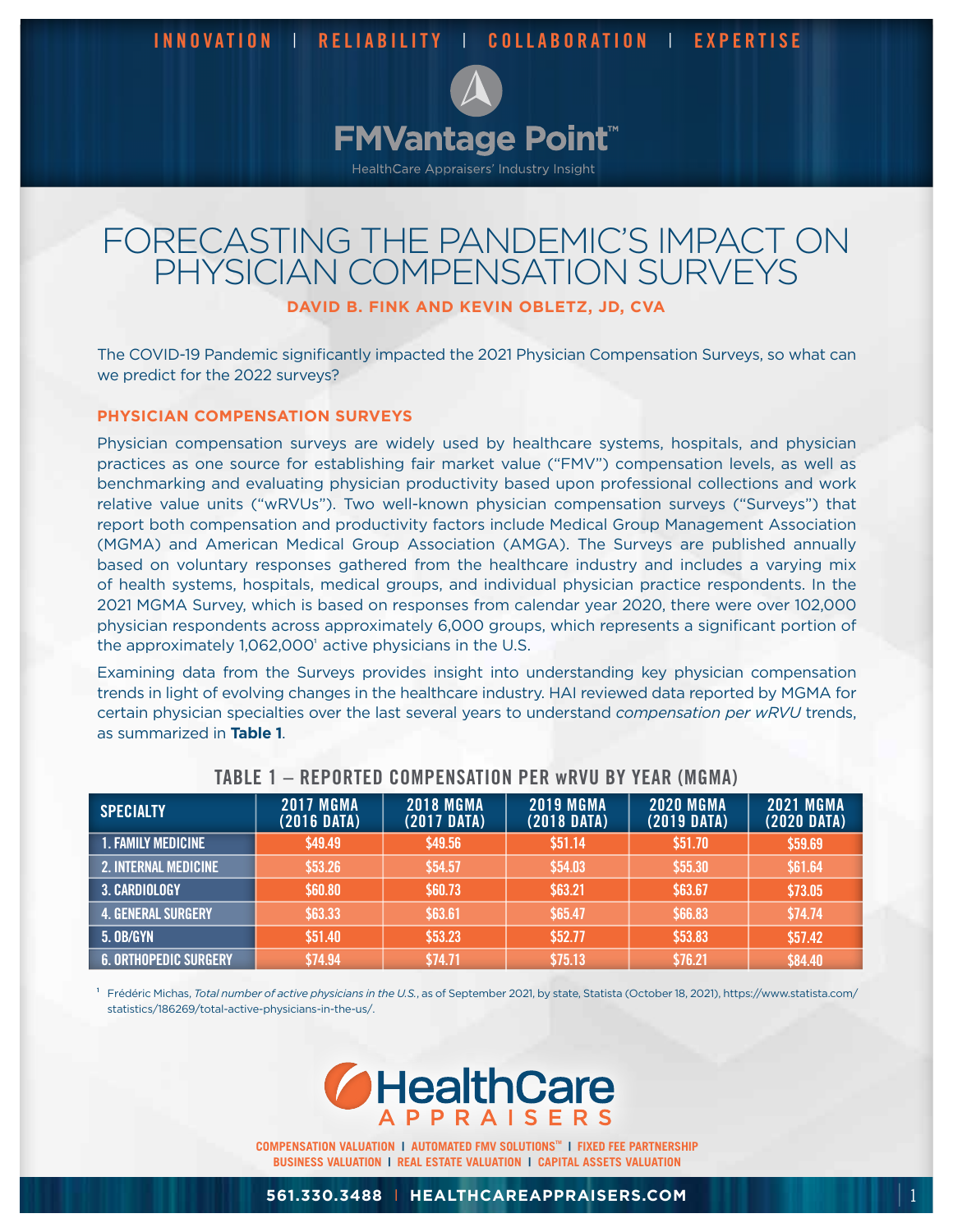As shown above, reported compensation per wRVU steadily increase year over year until 2021, when there is a significant increase observed in the data.

#### **COVID-19 IMPACT ON THE SURVEYS**

The COVID-19 Pandemic seismically affected the healthcare industry. Following the World Health Organization's declaration of COVID-19 a pandemic on March 11, 2020, the Centers for Medicare and Medicaid Services (CMS) and the U.S. Surgeon General recommended the postponement of nonessential surgical procedures to eliminate potential compromise to hospital resources. As a result, many health systems and hospitals began to cancel elective surgical cases (and 35 states had issued formal declarations to postpone all nonessential surgical procedures)<sup>2</sup>. Patients also postponed primary care and other routine visits to their healthcare providers. It was no surprise then that physicians experienced a significant decline in their productivity levels beginning in March 2020 as evidenced by the data in the 2021 MGMA Survey (which is based on respondent data for calendar year 2020), wherein the reduction in wRVU productivity at the 50th percentile ranged from -7.2% to -15.2% for the select specialties listed in **Table 2**.

| <b>SPECIALTY</b>             | <b>2020 MGMA</b><br>$(2019$ DATA) | <b>2021 MGMA</b><br>$(2020$ DATA) | <b>VARIANCE - %</b> |
|------------------------------|-----------------------------------|-----------------------------------|---------------------|
| <b>1. FAMILY MEDICINE</b>    | 4,936                             | 4,388                             | $-11.1%$            |
| <b>2. INTERNAL MEDICINE</b>  | 4,804                             | 4,279                             | $-10.9%$            |
| <b>3. CARDIOLOGY</b>         | 8,047                             | 6,820                             | $-15.2%$            |
| <b>4. GENERAL SURGERY</b>    | 6,801                             | 6,040                             | $-11.2%$            |
| <b>5. OB/GYN</b>             | 6,814                             | 6,321                             | $-7.2%$             |
| <b>6. ORTHOPEDIC SURGERY</b> | 8.449                             | 7.465                             | $-11.6%$            |

# **TABLE 2 – MGMA SURVEY MEDIAN PHYSICIAN wRVUs**

Physicians employed by health systems and large medical groups are commonly paid entirely on, or incentivized above base guarantees, through compensation based on wRVU production. Although the ability to generate wRVUs was limited by the overall decline in volumes due to the Pandemic, many physicians were able to maintain (and in some cases, increase) historical compensation levels in 2020. As can be observed in **Table 3**, total compensation remained consistent from the 2020 to 2021 MGMA Survey (2019 to 2020 data) at the median.

| <b>SPECIALTY</b>             | <b>2020 MGMA</b><br>$(2019$ DATA) | <b>2021 MGMA</b><br>$(2020$ DATA) | <b>VARIANCE - %</b> |
|------------------------------|-----------------------------------|-----------------------------------|---------------------|
| <b>1. FAMILY MEDICINE</b>    | \$255,000                         | \$265,000                         | 3.9%                |
| <b>2. INTERNAL MEDICINE</b>  | \$269,000                         | \$276,000                         | 2.6%                |
| 3. CARDIOLOGY                | \$529,000                         | \$521,000                         | $-1.5%$             |
| <b>4. GENERAL SURGERY</b>    | \$441,000                         | \$443,000                         | 0.5%                |
| <b>5. OB/GYN</b>             | \$354,000                         | \$355,000                         | 0.3%                |
| <b>6. ORTHOPEDIC SURGERY</b> | \$619,000                         | \$629,000                         | $1.6\%$             |

#### **TABLE 3 – MGMA SURVEY MEDIAN PHYSICIAN TOTAL COMPENSATION**

As a result of decreased wRVUs and static compensation, compensation per wRVU reported in the 2021 MGMA Survey is *significantly higher* than the 2020 MGMA Survey as noted in **Table 4**. In simple terms, physician wRVUs decreased more than total compensation to create inflated compensation per wRVU rates.

<sup>2</sup> Aviva S. Mattingly, Liam Rose, Hyrum S. Eddington, et al., *Trends in US Surgical Procedures and Health Care System Response to Policies Curtailing Elective Surgical Operations During the Covid-19 Pandemic*, JAMA NETWORK (December 8, 2021), https://jamanetwork.com/journals/ jamanetworkopen/fullarticle/2786935